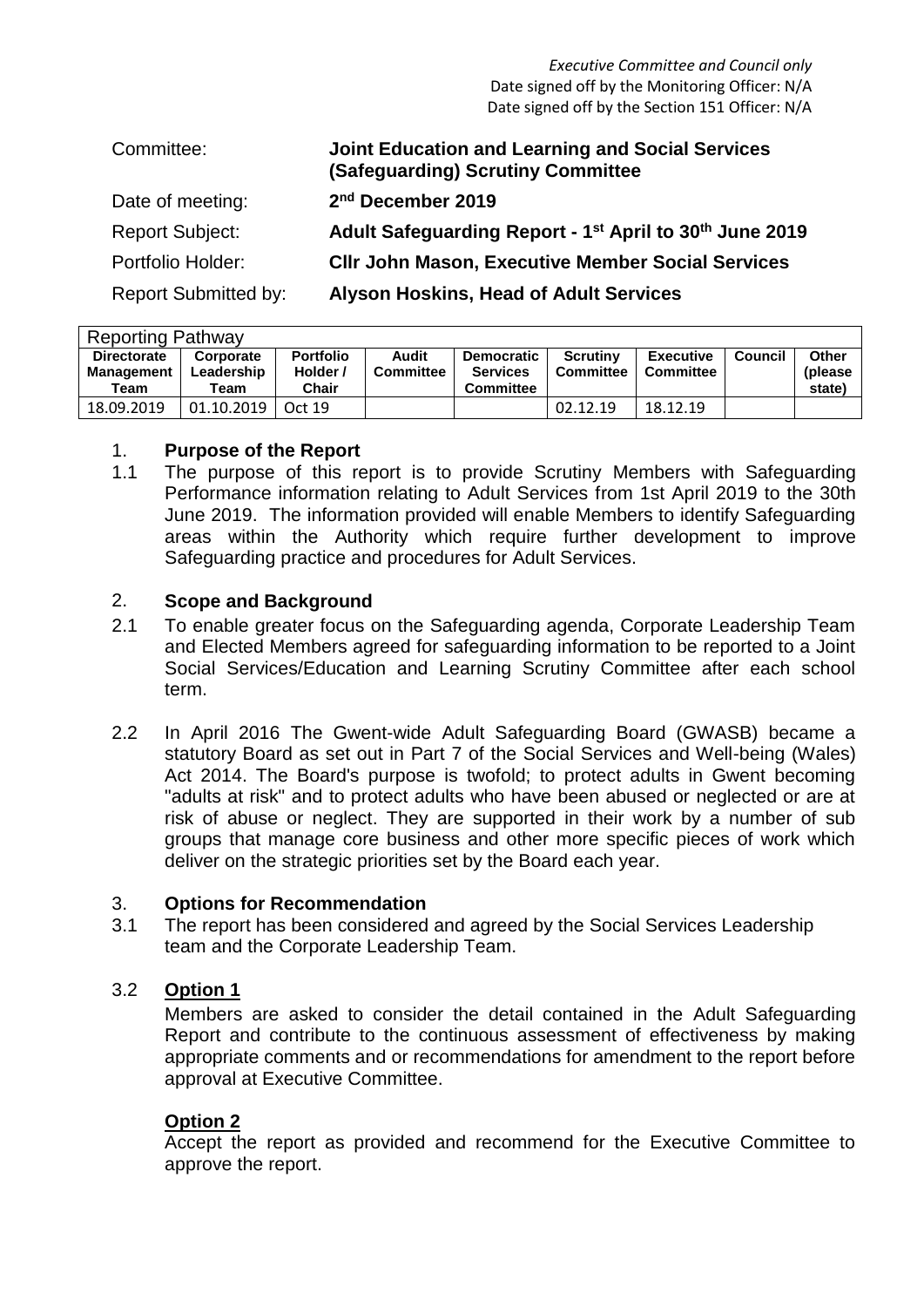#### 4. **Evidence of how does this topic supports the achievement of the Corporate Plan / Statutory Responsibilities / Blaenau Gwent Well-being Plan**

4.1 The Social Services and Well-being (Wales) Act 2014 places a statutory duty on all local authority's to produce an annual report on the discharge of its social services functions.

#### 5. **Implications Against Each Option**

#### 5.1 *Risk including Mitigating Actions*

The Directorate Risk Register identifies safeguarding as high risk and is, therefore monitored as part of the quarterly report of the Director of Social Services via the business planning process for each option. The Directorate Risk Register includes what actions have been taken to mitigate these risks and is reviewed on a regular basis.

#### 5.2 *Impact on Budget (short and long term impact)*

At this point in time, no continuation for the support worker post funded through the Integrated Care Funding (ICF) has been approved by the RPB or Welsh Government past 31st March 2020, therefore robust exit strategies have been built into the initial bid should funding cease from 2020.

## 5.3 *Legal*

The Social Services and Well-being (Wales) Act came into force on 6 April 2016. The Act provides the legal framework for improving the well-being of people who need care and support, and carers who need support, and for transforming social services in Wales.

#### 5.4 *Human Resources*

The ICF support worker post is due to cease on the 31<sup>st</sup> March 2020, discussions are underway to secure funding beyond April 2020, however, exit and business planning arrangements are in place to ensure we continue to meet our statutory obligations.

#### 6. **Supporting Evidence**

#### 6.1 *Performance Information*

Performance and data is provided within the report.

6.2 The number of reports received of an 'adult suspected of being at risk' during the given period was 118. During the same period for the previous year (2018/19) there were a total of 124 referrals received and the year before (2017/18) 127 referrals received. This evidences that the figures are fairly static year on year.

| Number of reports of an adult suspected of being at risk received during<br>the first quarter of 2019/2020 |     |
|------------------------------------------------------------------------------------------------------------|-----|
| 1 <sup>st</sup> April 2019 to 30 <sup>th</sup> June 2019 - 118                                             | 118 |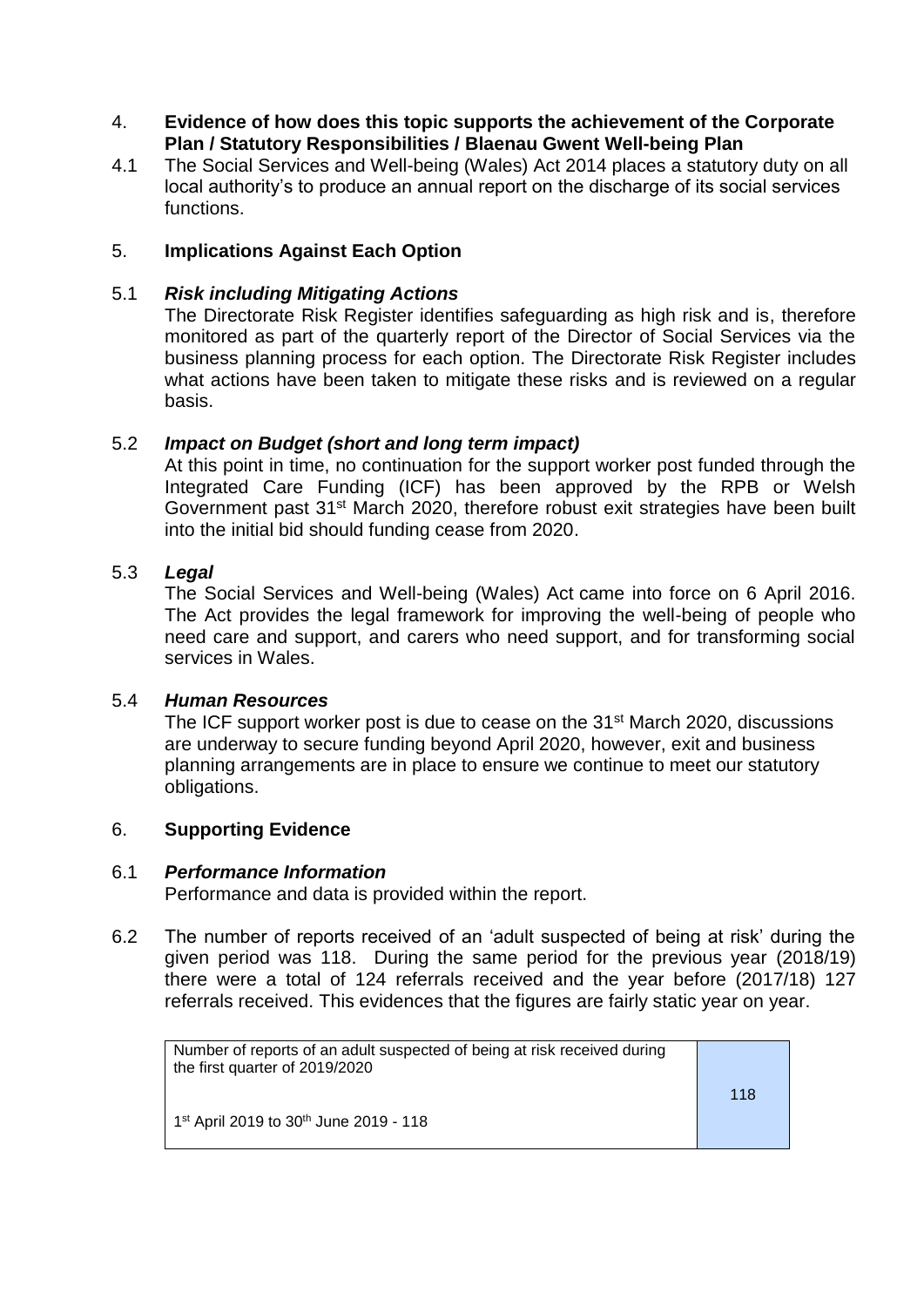6.3 The number of referrals received within the different categories of abuse or neglect is shown below for April  $1<sup>st</sup>$  – June  $30<sup>th</sup>$  2019. It should be noted that concerns about more than one type of abuse can be reported within the same referral.

| Category of Abuse       | Gender        | Age - 18-64     | $Age - 64$ and<br>over |
|-------------------------|---------------|-----------------|------------------------|
| Physical                | Male          | $6\phantom{1}6$ | 1                      |
|                         | Female        | 9               | 12                     |
| Sexual                  | Male          | $\mathbf{1}$    | $\mathbf 0$            |
|                         | Female        | 5               | 1                      |
|                         | Male          | $6\phantom{1}$  | $\overline{4}$         |
| Emotional/Psychological | Female        | 10              | 17                     |
| Financial               | Male          | $6\phantom{1}$  | 3                      |
|                         | Female        | 3               | $\bf 8$                |
|                         | Male          | $6\phantom{1}$  | $\overline{4}$         |
| Neglect                 | Female        | 8               | 28                     |
|                         | <b>Male</b>   | 25              | 12                     |
| <b>Total</b>            | <b>Female</b> | 35              | 66                     |
|                         | <b>Total</b>  | 60              | 78                     |

The first quarter of the year is showing a similar trend to the previous year where neglect is the most prevalent category and sexual abuse the least prevalent.

6.4 Referrals of domestic abuse are captured as part of the data return for the Welsh Government, of the above, there were 17 cases of domestic abuse reported within the same quarter last year 18/19

|          |        | Age 18-64 | $Age - 64$ and over |
|----------|--------|-----------|---------------------|
| Domestic | Male   |           |                     |
|          | Female |           |                     |

Each of the five local authorities have different structures in place to respond to concerns about domestic violence, however GWASB partner agencies are represented on local and regional domestic abuse forums. There are strong links between practitioners in safeguarding and domestic abuse fields of practice and domestic abuse training is available and is well attended by all agencies across Gwent in a variety of formats.

As discussed previously in the quarterly reports presented to scrutiny, the increase in domestic abusive situations had placed pressure on the safeguarding team and as a result Social Services made a successful business case to use the Intermediate Care Fund (ICF) from Welsh Government to fund 1 support worker for 12 months. The domestic abuse/safeguarding support worker was appointed on a fixed term basis within the Adult Information, Advice and Assistance (IAA) hub to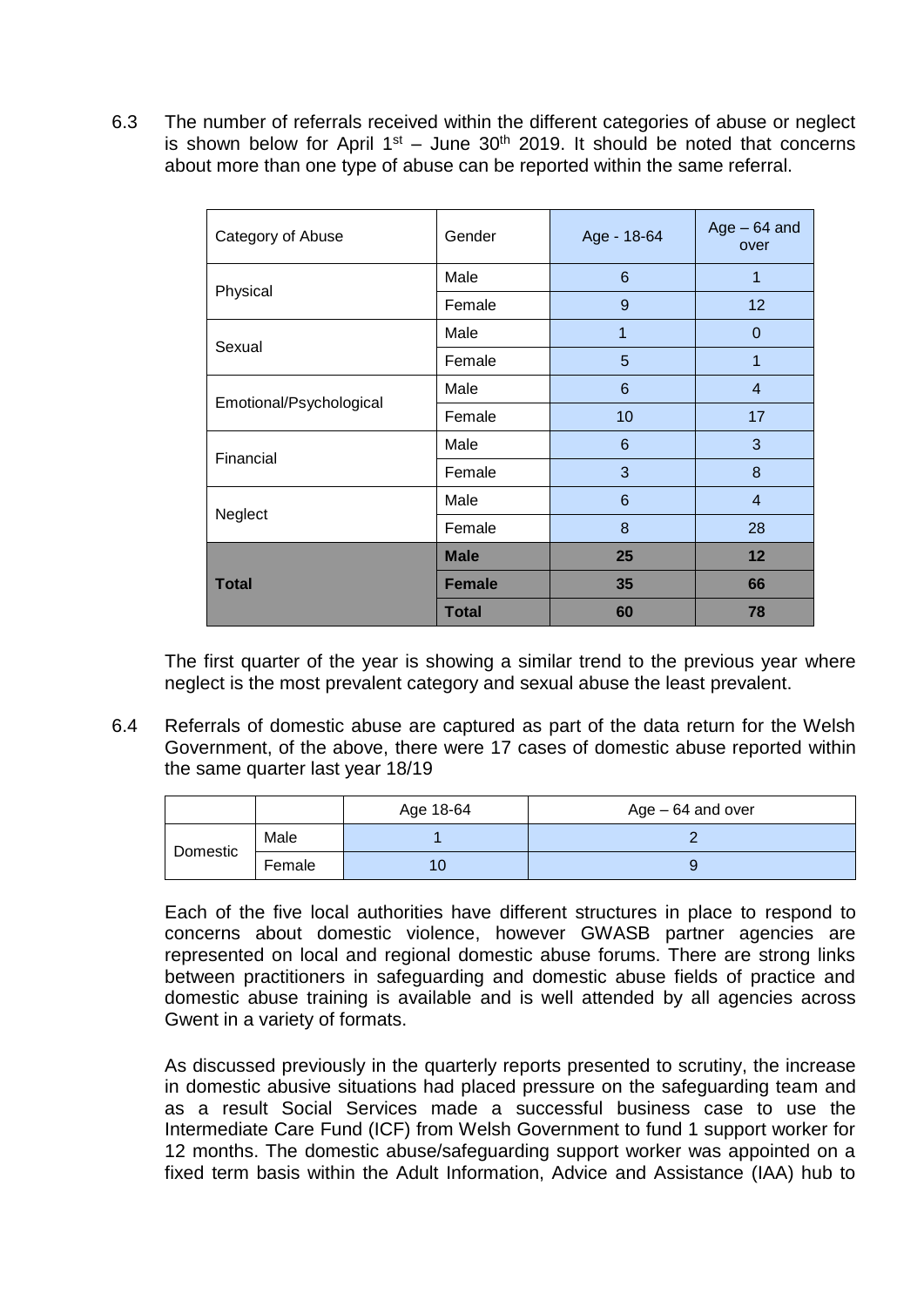undertake initial screening of the safeguarding referrals, primarily in relation to domestic abuse cases. A review of the post evidenced a positive impact on the resources of the safeguarding team by intervening at an early stage and preventing incidents escalating resulting in alternative measures being put in place due to increased risks. Therefore this post has been extended further to 31st March 2020 and discussions are under way for securing funding beyond this date.

The place where the alleged abuse occurred can be seen in the table below. The majority of referrals were where the allegation of abuse occurred in the persons own home. The alleged perpetrators in these cases could be paid carers going into the home or friends and family. The number of allegations in a care setting is 41 including a health environment - this could be residential, nursing or respite care and again the alleged perpetrators could be paid carers, family and/or other service users.

| Place alleged abuse or neglect occurred | Total |
|-----------------------------------------|-------|
| Own Home                                | 57    |
| Community                               | 18    |
| <b>Care Home Setting</b>                | 41    |
| <b>Health Setting</b>                   |       |
| Total                                   | 118   |

Safeguarding is an important part of the commissioning function and requires a substantial resource commitment from the Commissioning Team who provide crucial information in respect of commissioned services and providers which contributes to informed decision making in relation to safeguarding cases. A member of the Commissioning Team attends every strategy meeting held for commissioned services to offer advice, guidance and perspective. The Contracts and Commissioning Team Manager and the three Contract Monitoring Officers are all fully trained non-criminal investigators and undertake investigations independently or jointly with colleagues depending on the complexity and size of the investigation, or, with health colleagues if there are nursing issues involved. Whether referrals progress to strategy meetings and/or investigation, or are closed down as inappropriate safeguarding referrals, there is very often some preliminary investigation work and/or recommendations / performance issues with providers to be acted upon and followed up by the Commissioning Team.

The persons alleged responsible for the abuse are broken down in the table below. Paid employees being alleged perpetrators for 28 and 33 being a relative or friend. To progress the referral consent is needed from the alleged victim, but that consent can be overridden when a paid employee is the alleged perpetrator. In the domestic abuse cases a high proportion of alleged victims do not consent to the referral progressing through safeguarding. These referrals are submitted to the Police for further action. During this quarter, 1 case has been presented to the Police and is awaiting consideration for criminal proceedings. This is consistent with the data in quarter 1 of 2018/2019.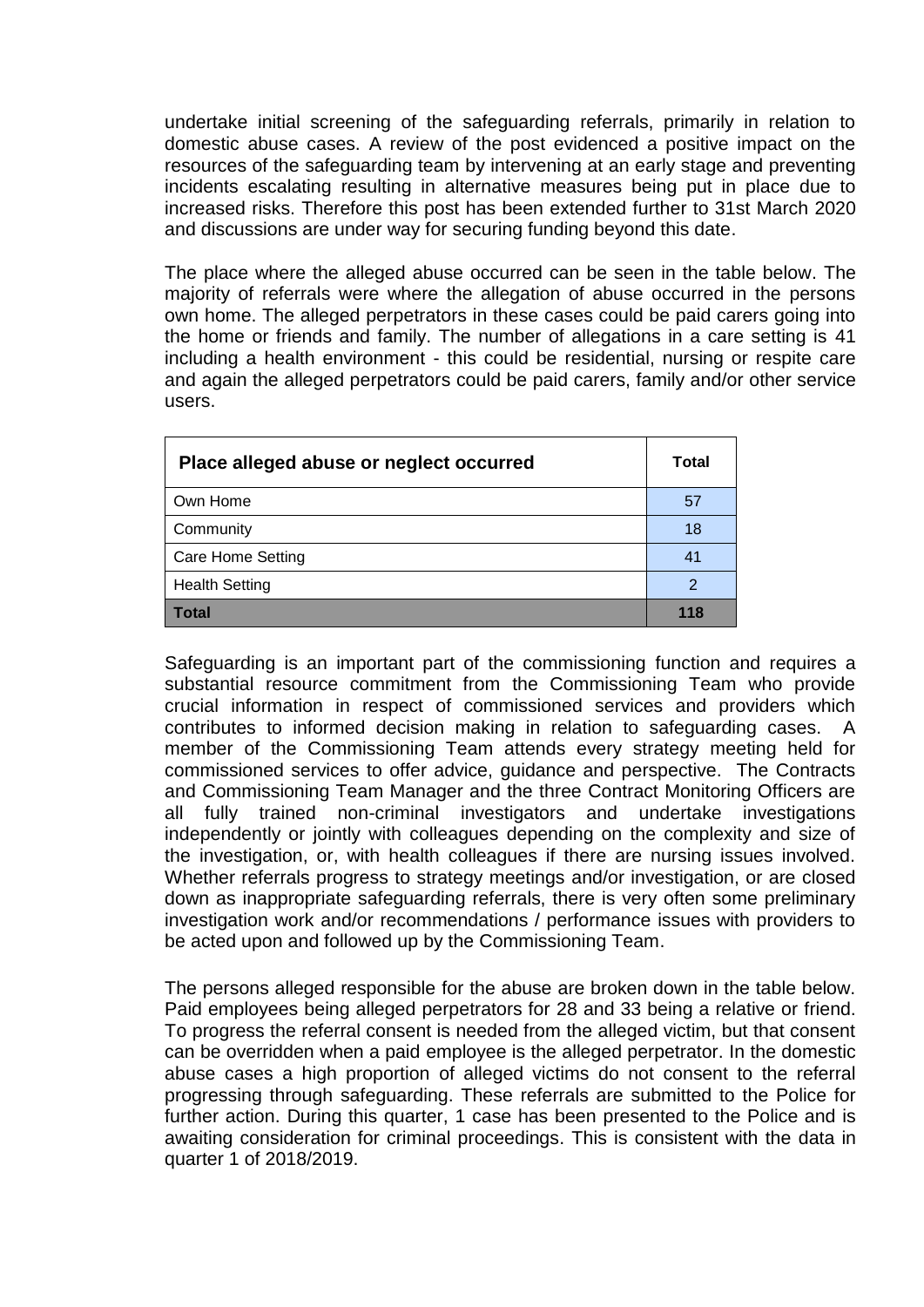| Person alleged responsible                                                                                                             | Total    |
|----------------------------------------------------------------------------------------------------------------------------------------|----------|
| Paid Employee                                                                                                                          | 28       |
| Relative / Friend                                                                                                                      | 33       |
| Volunteer / Unpaid employee                                                                                                            | $\Omega$ |
| Other service user                                                                                                                     | 10       |
| Other                                                                                                                                  | 4        |
| Unknown – no specific individual identified on the duty to report due<br>to the nature of the service settings i.e. service user falls | 43       |
| Total                                                                                                                                  | 118      |

6.5 The referrals received are from a variety of sources, as listed in the table below. The majority of the referrals were submitted from provider agencies.

| <b>Source of Referral</b> | <b>Total</b> |
|---------------------------|--------------|
| Self-reported             | $\Omega$     |
| Relative / friend         | 2            |
| Local authority           | 18           |
| Police                    | 3            |
| Local health board        | 19           |
| Independent hospital      | $\Omega$     |
| Ambulance service         | 3            |
| Care regulator            | 0            |
| Provider agency           | 51           |
| Probation                 | $\Omega$     |
| Third sector              | 13           |
| Advocate                  | 0            |
| Other                     | 9            |
| <b>Total</b>              | 118          |

#### 6.6 **Updates on the achievements and progress on the strategic development plans during 2019/2020 and beyond:**

 During 2018/2019 Cardiff and the Vale of Glamorgan Safeguarding Boards have made significant progress on updating the All Wales Safeguarding Procedures to ensure they reflect the Social Services and Well-being (Wales) Act 2014 and Handling Individual Cases, the Welsh Government guidance that accompanies the Act. The first stage of the consultation has been completed and the new procedures are due to be launched during Safeguarding week 11-14th November 2019.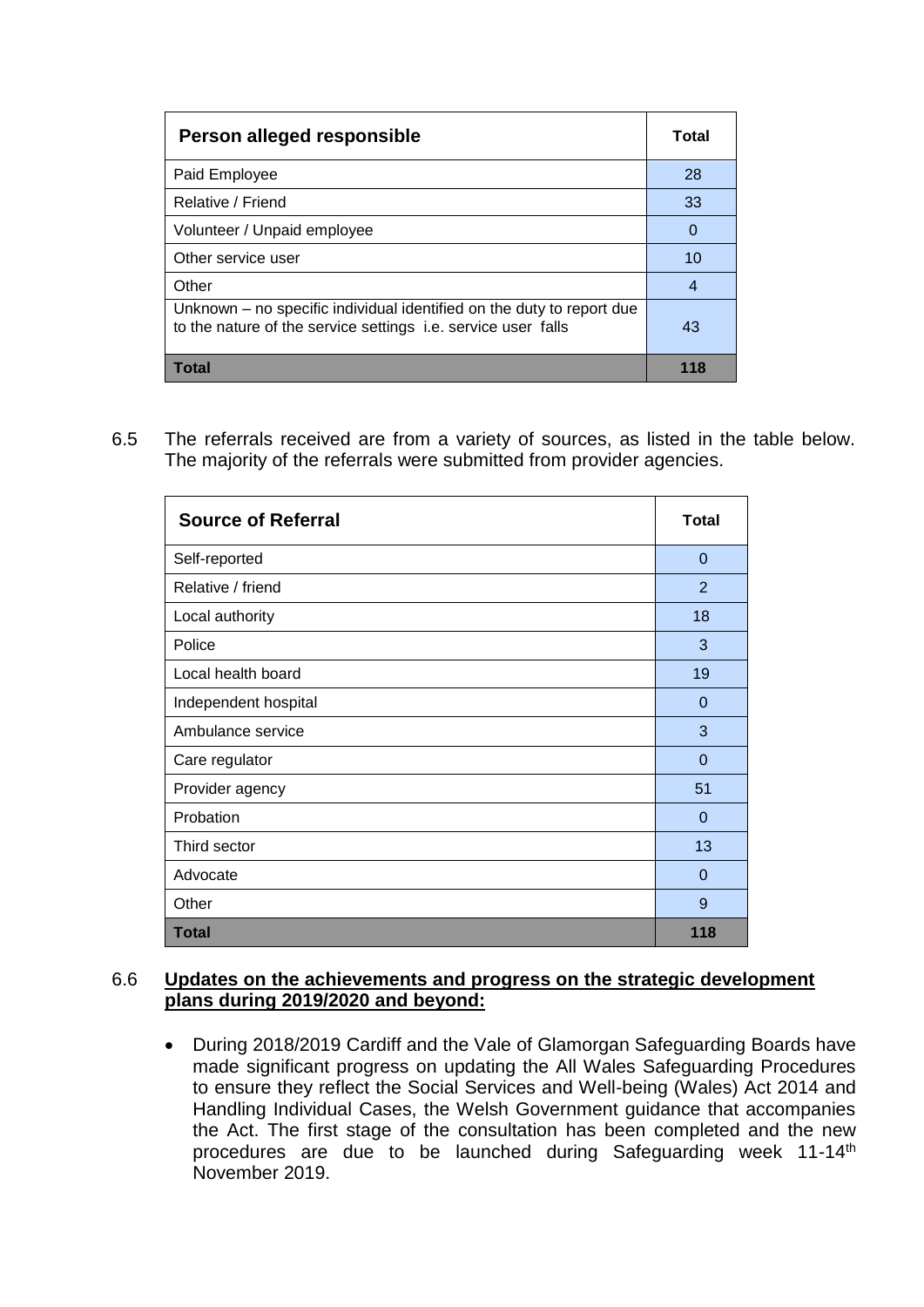- Development of training resources to support implementation of the new Safeguarding Procedures is underway and a representative from Blaenau Gwent will be attending an event on 26th September with the supplier who is developing the resources.
- Engagement and communication including development of a new website, Participation and Engagement Strategy, a task group has also been set up and is ongoing.
- Learning and development including piloting a new Quality Assurance and Evaluation process, the group is also considering training for E-safety for adults, Modern Day Slavery, Falls and Skin Management, Advocacy and Risky Behaviours for 2019/2020.

#### 6.7 *Expected outcome for the public*

Quarterly reporting provides the public with the opportunity to view progress of the Directorate and ensure accountability.

## 6.8 *Involvement (consultation, engagement, participation)*

The Social Services and Well-being (Wales) Act 2014 looks to build and strengthen on existing arrangements by involving service users, carers and other key partners where possible in helping shape and influence future design of services.

#### 6.9 *Thinking for the Long term (forward planning)*

The Gwent wide Adult Safeguarding Board has developed a new partnership agreement between local authorities and agency partners including Gwent Police, Aneurin Bevan University Health Board, Wales Probation Trust, Gwent Association of Voluntary Organisations which sets out a clear and shared vision to ensure all adults in Gwent are safeguarded effectively through partnership working and community engagement.

#### 6.10 *Preventative focus*

Providing this report and the level of detailed safeguarding information to the Joint Safeguarding Committee enables Members to ensure risks are identified and acted on.

#### 6.11 *Collaboration / partnership working*

It is a very important that GwASB does not work in isolation and having strong working relationships with the South East Wales Safeguarding Children's Board (SEWSCB) and the Domestic Violence Board will be essential.

#### 6.12 *Integration(across service areas)*

The development of the Corporate Safeguarding Policy and the Departmental safeguarding leads meetings helps ensure all departments within the Authority are aware of their responsibilities for safeguarding and are kept updated with any issues trends within safeguarding.

#### 6.13 *EqIA(screening and identifying if full impact assessment is needed) Not applicable.*